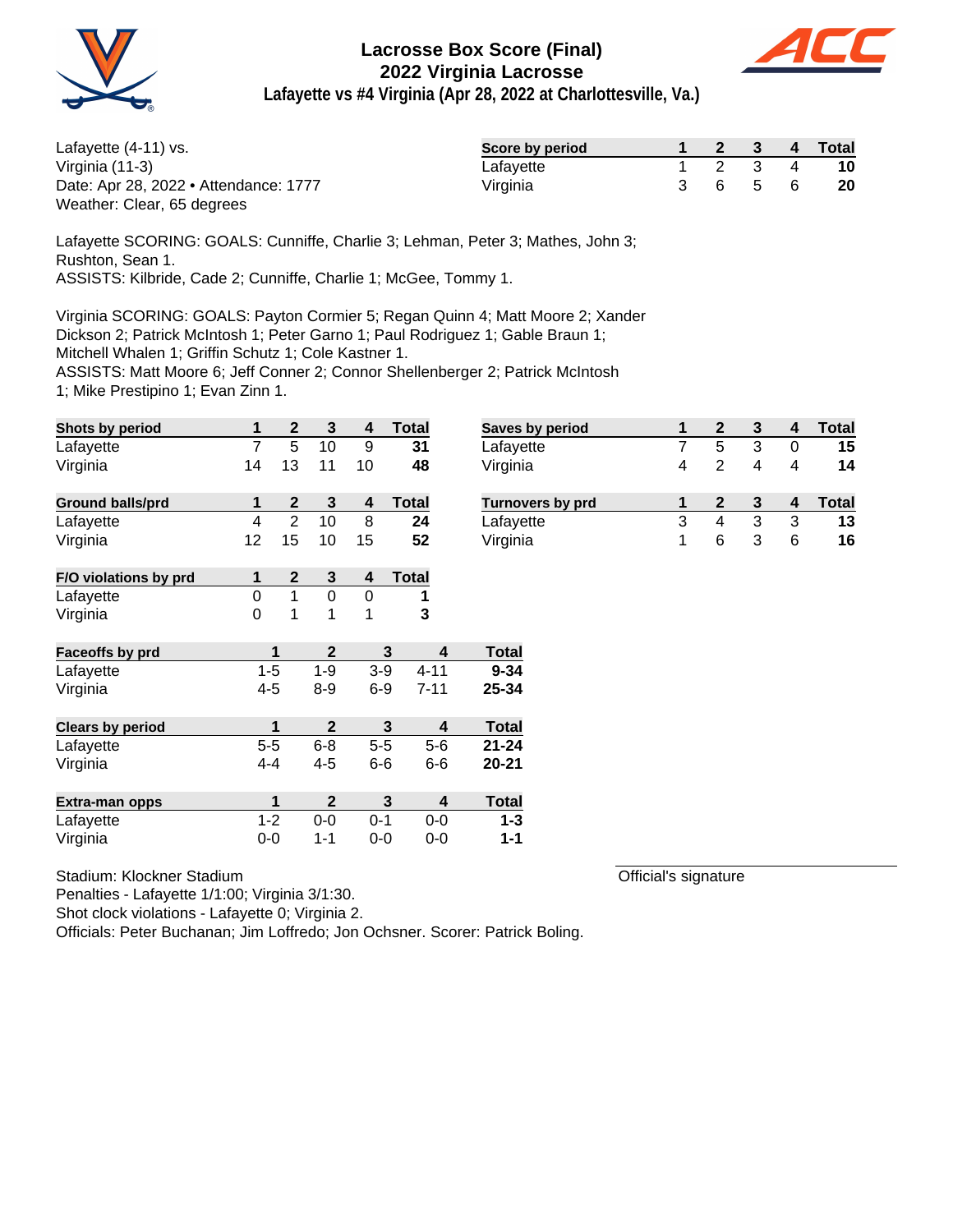



**Lafayette vs #4 Virginia (Apr 28, 2022 at Charlottesville, Va.)**

# **Virginia**

| Pos          | ##                      | <b>Player</b>                        | G                        | A                        | <b>Pts</b>               |                          | Sh SOG GB                    |                              | Face                         | TO                           | <b>CT</b>                | <b>Pens</b>              |
|--------------|-------------------------|--------------------------------------|--------------------------|--------------------------|--------------------------|--------------------------|------------------------------|------------------------------|------------------------------|------------------------------|--------------------------|--------------------------|
| a            | 5                       | <b>Matt Moore</b>                    | $\overline{2}$           | 6                        | 8                        | 6                        | 4                            | $\overline{2}$               |                              | 3                            | $\overline{\phantom{0}}$ |                          |
| a            | 12                      | <b>Jack Simmons</b>                  | $\overline{a}$           | $\overline{a}$           | $\overline{a}$           | $\overline{2}$           | $\mathbf{1}$                 | $\overline{a}$               |                              | $\overline{a}$               | $\overline{\phantom{0}}$ |                          |
| a            | 31                      | Paul Rodriguez                       | 1                        | $\overline{a}$           | 1                        | $\overline{2}$           | $\overline{2}$               | 1                            | ä,                           | ٠                            | ۰                        | $\overline{a}$           |
| m            | $\overline{\mathbf{4}}$ | <b>Jeff Conner</b>                   | $\overline{\phantom{a}}$ | $\overline{2}$           | $\overline{2}$           | $\overline{1}$           | $\qquad \qquad \blacksquare$ | $\qquad \qquad \blacksquare$ |                              | $\overline{\phantom{0}}$     | $\overline{a}$           |                          |
| m            | 10                      | Xander Dickson                       | $\overline{2}$           | $\overline{a}$           | $\overline{2}$           | 4                        | 4                            | L,                           |                              | 1                            | $\overline{\phantom{0}}$ |                          |
| m            | 19                      | Regan Quinn                          | $\overline{4}$           | $\overline{a}$           | $\overline{4}$           | 5                        | $\overline{4}$               | $\overline{2}$               | $\overline{\phantom{0}}$     | $\qquad \qquad \blacksquare$ | $\overline{\phantom{0}}$ |                          |
| d            | 11                      | Cade Saustad                         | ÷,                       | ÷,                       | ä,                       | ÷,                       | $\overline{a}$               | 3                            | $\overline{a}$               | ÷,                           | 1                        |                          |
| d            | 22                      | Quentin Matsui                       | $\overline{\phantom{a}}$ |                          | $\blacksquare$           | $\overline{\phantom{0}}$ | $\overline{\phantom{0}}$     |                              | $\blacksquare$               | $\overline{\phantom{a}}$     | $\overline{\phantom{0}}$ |                          |
| d            | 32                      | <b>Grayson Sallade</b>               |                          |                          |                          |                          | -                            | 3                            |                              | ۰                            |                          |                          |
| $\mathsf{g}$ | 17                      | Miles Thompson                       | -                        | $\overline{a}$           | $\overline{\phantom{0}}$ |                          | $\overline{\phantom{0}}$     | $\overline{2}$               | $\overline{\phantom{m}}$     | $\overline{1}$               | $\overline{\phantom{0}}$ |                          |
|              |                         | -- Substitutes --                    |                          |                          |                          |                          |                              |                              |                              |                              |                          |                          |
|              | $\mathsf 0$             | Evan Zinn                            | $\overline{\phantom{0}}$ | 1                        | $\mathbf 1$              | $\overline{4}$           | 1                            | $\qquad \qquad \blacksquare$ | $\frac{1}{2}$                | $\qquad \qquad \blacksquare$ | $\overline{a}$           | $\overline{a}$           |
|              | $\mathbf{1}$            | <b>Connor Shellenberger</b>          | $\overline{\phantom{0}}$ | $\overline{2}$           | $\overline{2}$           | 3                        | $\overline{2}$               | 3                            | ÷,                           | ٠                            | ä,                       |                          |
|              | 8                       | Danny Parker                         | $\overline{\phantom{0}}$ | $\overline{a}$           | $\overline{a}$           | $\overline{a}$           | $\overline{a}$               | $\overline{a}$               | $\overline{a}$               | $\overline{\phantom{a}}$     | $\overline{\phantom{0}}$ | L,                       |
|              | 14                      | Will Cory                            | ٠                        | ÷,                       |                          | 1                        | 1                            | 1                            | L.                           | ٠                            | $\overline{\phantom{0}}$ | L,                       |
|              | 15                      | <b>Mike Prestipino</b>               | $\overline{\phantom{0}}$ | 1                        | $\overline{1}$           | $\frac{1}{2}$            | $\overline{\phantom{a}}$     | $\overline{1}$               | $\overline{\phantom{0}}$     | -                            | $\overline{\phantom{0}}$ | $\overline{\phantom{a}}$ |
|              | 16                      | George Fulton                        | ÷,                       | $\overline{a}$           | ÷,                       | $\overline{a}$           | ÷,                           | L,                           |                              | ä,                           | ÷,                       |                          |
|              | 18                      | <b>Patrick McIntosh</b>              | 1                        | 1                        | $\overline{2}$           | $\overline{2}$           | $\overline{2}$               | $\overline{\phantom{0}}$     |                              | $\overline{\phantom{0}}$     | 1                        | $\overline{a}$           |
|              | 23                      | Petey LaSalla                        | ÷,                       | ÷,                       | $\overline{a}$           | $\overline{2}$           | 1                            | 14                           | 17-22                        | $\overline{2}$               | ä,                       |                          |
|              | 24                      | Payton Cormier                       | 5                        | $\overline{\phantom{a}}$ | 5                        | 9                        | 7                            | $\overline{\mathbf{4}}$      | $\frac{1}{2}$                | 3                            | $\overline{\phantom{0}}$ | $1 - 0.30$               |
|              | 25                      | <b>Scott Bower</b>                   | $\overline{\phantom{a}}$ | ÷,                       | $\overline{a}$           | $\overline{a}$           | $\overline{a}$               | 5                            | ä,                           | $\overline{2}$               | ٠                        | ÷,                       |
|              | 26                      | <b>Griffin Schutz</b>                | 1                        | $\overline{\phantom{0}}$ | 1                        | 1                        | 1                            | $\overline{\phantom{0}}$     | $\overline{\phantom{m}}$     | $\overline{\phantom{0}}$     | -                        | $\overline{\phantom{m}}$ |
|              | 30                      | John Izlar                           | ä,                       | ä,                       | ÷,                       | ä,                       | ÷,                           | L.                           |                              | ä,                           | ٠                        | L,                       |
|              | 33                      | Peter Garno                          | 1                        | $\overline{a}$           | $\mathbf{1}$             | $\overline{2}$           | 1                            | $\mathbf{1}$                 |                              | 1                            | $\overline{\phantom{0}}$ |                          |
|              | 34                      | Noah Chizmar                         | ÷,                       | ÷,                       | $\overline{a}$           | $\mathbf 1$              | 1                            | $\overline{\phantom{a}}$     | ÷,                           | $\overline{\phantom{0}}$     | $\overline{\phantom{0}}$ | $\overline{a}$           |
|              | 37                      | Max Wooten                           | $\overline{\phantom{0}}$ | $\overline{a}$           | $\overline{a}$           | $\overline{a}$           | $\overline{a}$               | $\overline{a}$               | ÷,                           | ۰                            | $\overline{a}$           |                          |
|              | 39                      | <b>Cole Kastner</b>                  | 1                        | ÷,                       | 1                        | 1                        | 1                            | $\overline{a}$               |                              | ä,                           | ÷,                       | ä,                       |
|              | 40                      | Gable Braun                          | 1                        | ÷,                       | $\mathbf{1}$             | $\overline{1}$           | $\mathbf{1}$                 | 6                            | $7 - 10$                     | 1                            | $\overline{a}$           |                          |
|              | 43                      | Mitchell Whalen                      | 1                        | $\overline{a}$           | 1                        | 1                        | 1                            | $\overline{2}$               | $1 - 2$                      | $\overline{a}$               | 1                        |                          |
|              | 44                      | Jake Giulieri                        | $\overline{\phantom{0}}$ | $\overline{a}$           | $\overline{\phantom{a}}$ | $\overline{a}$           | $\overline{\phantom{0}}$     | $\overline{\phantom{0}}$     | $\blacksquare$               | $\overline{\phantom{0}}$     | $\frac{1}{2}$            | L.                       |
|              | 45                      | Ben Wayer                            | ÷,                       | ÷,                       | ÷,                       | ÷,                       | ÷,                           | $\overline{2}$               | $\overline{a}$               | ÷,                           | 1                        |                          |
|              | 46                      | Dawson Chitwood                      | -                        | $\blacksquare$           | ÷                        | $\blacksquare$           | $\blacksquare$               | $\overline{a}$               | $\overline{\phantom{a}}$     | -                            | $\overline{\phantom{0}}$ |                          |
|              | 47                      | David Roselle                        | ٠                        | ÷,                       | $\blacksquare$           | $\blacksquare$           | ٠                            | ÷,                           | ÷                            | ٠                            | $\overline{\phantom{0}}$ | ÷                        |
|              | 49                      | <b>Jack Peele</b>                    | -                        | -                        | -                        | $\overline{\phantom{0}}$ | $\overline{\phantom{0}}$     | $\overline{\phantom{0}}$     | $\qquad \qquad \blacksquare$ | -                            | 1                        | $2 - 1:00$               |
|              | 50                      | <b>Connell Kumar</b>                 | ÷,                       | ÷,                       | ÷,                       | ä,                       | ÷,                           | ä,                           | ÷                            | ÷,                           | ÷,                       |                          |
|              |                         | <b>Totals</b>                        | 20                       | 13                       | 33                       | 48                       | 35                           | 52                           | 25-34                        | 16                           | 5                        | $3 - 1:30$               |
| ##           |                         | <b>Goalkeepers</b><br><b>Minutes</b> |                          | GA                       |                          | W/L                      |                              | <b>Saves</b>                 |                              |                              |                          |                          |

Win-Miles Thompson (1-0).

17 Miles Thompson 52:48 7 W 13 47 David Roselle 7:12 3 1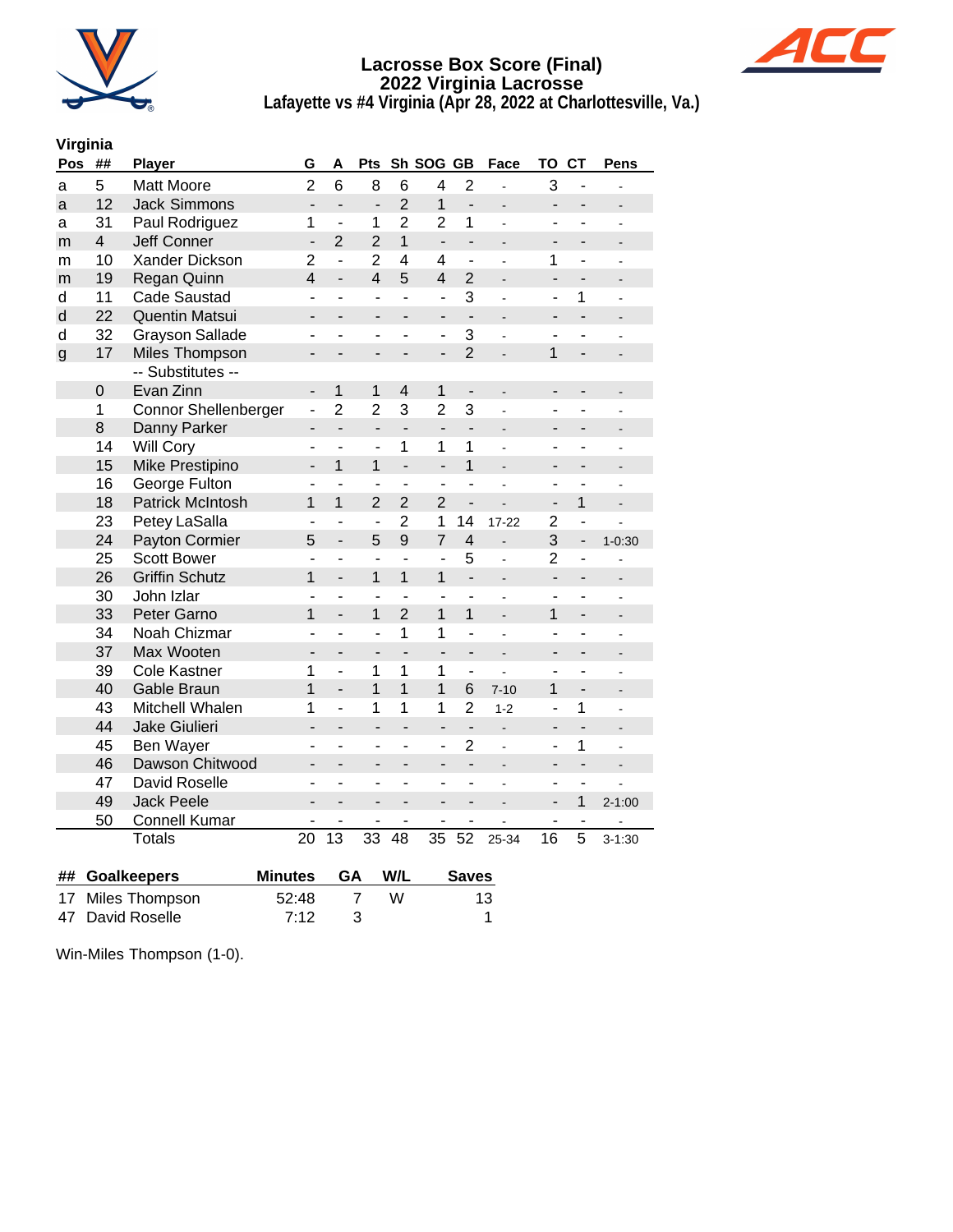



**Lafayette vs #4 Virginia (Apr 28, 2022 at Charlottesville, Va.)**

## **Lafayette**

| Pos          | ##             | Player               | G                        | Α                        | Pts                          |                              | Sh SOG GB                    |                          | Face                         | TO                           | <b>CT</b>                | Pens                         |
|--------------|----------------|----------------------|--------------------------|--------------------------|------------------------------|------------------------------|------------------------------|--------------------------|------------------------------|------------------------------|--------------------------|------------------------------|
| a            | 14             | Lehman, Peter        | 3                        | $\overline{\phantom{a}}$ | 3                            | 6                            | 5                            | 3                        |                              | $\overline{2}$               | ÷,                       |                              |
| a            | 22             | Cunniffe, Charlie    | 3                        | $\mathbf{1}$             | $\overline{4}$               | 5                            | 3                            | $\overline{\phantom{0}}$ |                              | 3                            | $\overline{a}$           |                              |
| a            | 44             | Kraham, Kalman       | ۰                        | ٠                        | $\overline{\phantom{a}}$     | $\qquad \qquad \blacksquare$ | ۰                            |                          |                              | 3                            | ٠                        |                              |
| m            | 34             | Mathes, John         | 3                        | $\overline{\phantom{a}}$ | 3                            | 5                            | 5                            | $\overline{\phantom{0}}$ | $\centerdot$                 | L,                           | $\mathbf{1}$             | $\overline{\phantom{0}}$     |
| m            | 46             | Sargent, Liam        | ٠                        | ٠                        | $\overline{\phantom{0}}$     | 5                            | 3                            | $\overline{\phantom{0}}$ |                              | -                            | ٠                        |                              |
| m            | 10             | Freeman, Connor      | $\overline{\phantom{0}}$ | $\overline{a}$           | $\overline{\phantom{a}}$     | $\overline{1}$               | $\mathbf{1}$                 | $\mathbf{1}$             |                              | $\overline{\phantom{0}}$     | $\overline{\phantom{0}}$ |                              |
| d            | 36             | McGee, Tommy         | ۰                        | 1                        | $\mathbf{1}$                 | ÷,                           | $\overline{a}$               | $\overline{4}$           |                              | $\qquad \qquad \blacksquare$ | ÷,                       |                              |
| d            | 43             | Kilbride, Cade       | -                        | $\overline{2}$           | $\overline{2}$               | $\mathbf{1}$                 | 1                            | $\overline{2}$           |                              | -                            | $\mathbf{1}$             |                              |
| d            | 54             | Jacimovic, Nicco     | ۰                        | ÷,                       | $\overline{\phantom{0}}$     | ä,                           | L,                           | $\overline{2}$           | ä,                           | ۳                            | ÷,                       |                              |
| $\mathsf{g}$ | 40             | Cummins, Gabe        | $\overline{\phantom{0}}$ |                          | $\overline{\phantom{a}}$     |                              | $\overline{\phantom{0}}$     | $\overline{\phantom{0}}$ |                              | $\overline{a}$               |                          |                              |
|              |                | -- Substitutes --    |                          |                          |                              |                              |                              |                          |                              |                              |                          |                              |
|              | $\mathbf{1}$   | Kirkwood, Ryan       | -                        | -                        | $\overline{\phantom{a}}$     | 1                            | 1                            | $\overline{\phantom{m}}$ | $\qquad \qquad \blacksquare$ | 1                            | $\mathbf{1}$             |                              |
|              | $\overline{2}$ | Dutton, Cole         | ٠                        | L.                       | ۰                            | ÷.                           | ÷,                           | $\overline{2}$           | $\overline{a}$               | 1                            | 1                        | $1 - 1:00$                   |
|              | $\overline{7}$ | Bogorowski, Gunnar   | $\overline{\phantom{0}}$ | -                        | $\overline{\phantom{a}}$     | $\overline{\phantom{0}}$     | $\qquad \qquad \blacksquare$ | $\overline{2}$           | $\overline{a}$               | $\overline{a}$               | $\overline{1}$           |                              |
|              | 8              | Rossi, Nick          | ۰                        | -                        | $\overline{\phantom{a}}$     | ۳                            | ÷,                           | ä,                       |                              | 1                            | ä,                       |                              |
|              | 9              | Carnival, Dean       | -                        | -                        | -                            |                              | -                            | $\overline{\phantom{0}}$ | $2 - 7$                      | $\overline{\phantom{0}}$     |                          |                              |
|              | 11             | Freeman, Jacob       | ۰                        | ÷                        | $\overline{\phantom{a}}$     | ۰                            | ۰                            | ۰                        | ÷                            | -                            | ÷,                       |                              |
|              | 15             | Cecil, Carter        | $\overline{\phantom{0}}$ | -                        | $\qquad \qquad \blacksquare$ | $\overline{\phantom{0}}$     | $\overline{\phantom{0}}$     | $\overline{\phantom{0}}$ | $\qquad \qquad \blacksquare$ | $\overline{\phantom{0}}$     | $\overline{\phantom{0}}$ |                              |
|              | 17             | Jent, Jake           | ۰                        | L                        | $\overline{\phantom{a}}$     | ÷,                           | ÷,                           |                          |                              | $\overline{a}$               | ۰                        |                              |
|              | 21             | Collins, Brian       | -                        | $\overline{a}$           | $\qquad \qquad \blacksquare$ | $\mathbf{1}$                 | 1                            | 3                        | $\qquad \qquad \blacksquare$ | -                            | $\overline{\phantom{0}}$ | -                            |
|              | 23             | Enman, George        | ÷,                       | L,                       | ä,                           | 1                            | ä,                           | ä,                       | $\overline{\phantom{a}}$     | ٠                            | ä,                       | ÷                            |
|              | 25             | Rushton, Sean        | $\mathbf{1}$             | $\overline{\phantom{0}}$ | $\mathbf{1}$                 | $\overline{2}$               | $\overline{2}$               | $\mathbf{1}$             |                              | $\overline{a}$               | $\mathbf{1}$             | $\frac{1}{2}$                |
|              | 26             | Kelly, Aidan         | ÷,                       | L                        | $\blacksquare$               | ä,                           | $\overline{a}$               | 3                        | $7 - 25$                     | 1                            | ä,                       |                              |
|              | 29             | Fitzpatrick, Macklin | -                        |                          | $\qquad \qquad \blacksquare$ | $\mathbf{1}$                 | 1                            | $\overline{\phantom{0}}$ |                              | -                            | $\overline{\phantom{0}}$ |                              |
|              | 30             | Ness, Ryan           | ٠                        | L                        | $\blacksquare$               | ä,                           | $\overline{a}$               |                          | ÷                            | ä,                           | ÷,                       |                              |
|              | 32             | McNeill, Peyton      | -                        | $\overline{a}$           | $\overline{\phantom{a}}$     | 1                            | 1                            | $\overline{a}$           | $\blacksquare$               | $\overline{\phantom{a}}$     | $\overline{\phantom{0}}$ | $\qquad \qquad \blacksquare$ |
|              | 37             | Duncan, Ryan         | ۰                        |                          | ÷,                           | 1                            | ÷,                           |                          |                              | 1                            | ÷,                       | $\blacksquare$               |
|              | 39             | Sajer, Stephen       | -                        | -                        | $\overline{\phantom{a}}$     |                              | $\overline{a}$               | $\mathbf{1}$             | $\qquad \qquad \blacksquare$ | $\overline{a}$               | $\mathbf{1}$             | $\qquad \qquad \blacksquare$ |
|              | 51             | Turco, James         | ٠                        | ۰                        | $\overline{\phantom{a}}$     | $\overline{\phantom{0}}$     | ٠                            | ٠                        | $0 - 2$                      | $\blacksquare$               | $\overline{\phantom{m}}$ | $\blacksquare$               |
|              | 55             | Galbraith, John      |                          |                          |                              |                              |                              |                          |                              |                              | $\overline{\phantom{0}}$ |                              |
|              |                | <b>Totals</b>        | 10                       | $\overline{4}$           | 14                           | 31                           | 24                           | 24                       | $9 - 34$                     | 13                           | $\overline{7}$           | $1 - 1:00$                   |
|              |                |                      |                          |                          |                              |                              |                              |                          |                              |                              |                          |                              |

| ## Goalkeepers   | Minutes GA W/L |      | <b>Saves</b> |
|------------------|----------------|------|--------------|
| 40 Cummins, Gabe | 56:47          | - 20 | 15           |
| 30 Ness, Ryan    | -3:13          |      |              |

Loss-Cummins, Gabe (3-6).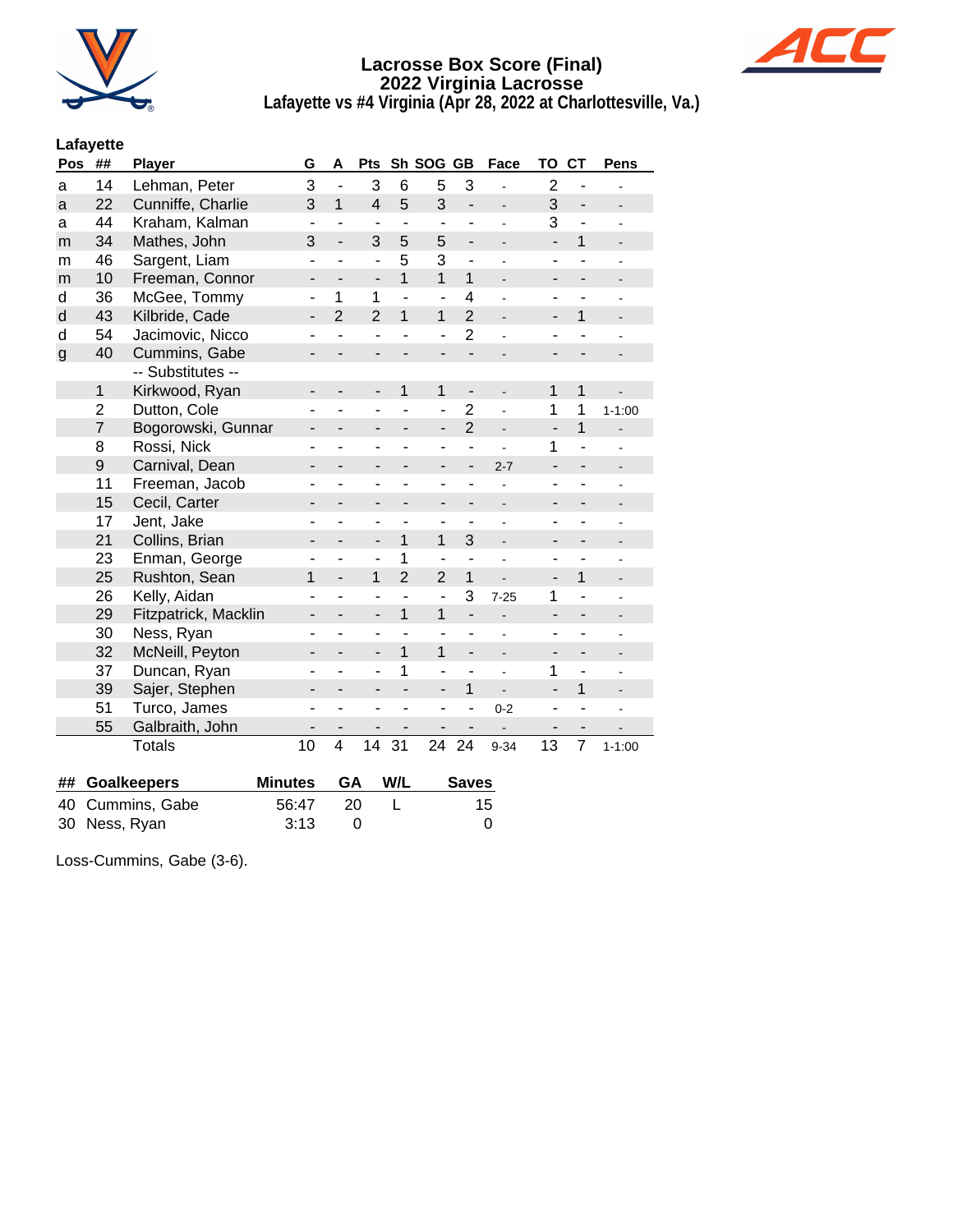



**Lafayette vs #4 Virginia (Apr 28, 2022 at Charlottesville, Va.)**

# **Scoring Summary:**

| No. | Prd |          | Time Team  | <b>Type</b> | <b>Goal Scorer</b>   | <b>Assist</b>             | <b>Home-Vis</b> |
|-----|-----|----------|------------|-------------|----------------------|---------------------------|-----------------|
| 1.  | 1st | 13:43    | VA         | Even        | Regan Quinn (3)      | Unassisted                | $1 - 0$         |
| 2.  |     | 8:40     | VA         | Even        | Payton Cormier (39)  | Connor Shellenberger (39) | $2 - 0$         |
| 3.  |     | 1:17 LAF |            | UP          | Mathes, John         | Cunniffe, Charlie         | $2 - 1$         |
| 4.  |     | 0:03     | VA         | Even        | Xander Dickson (28)  | Matt Moore (18)           | $3 - 1$         |
| 5.  | 2nd | 9:45     | VA         | Even        | Matt Moore (22)      | Unassisted                | $4 - 1$         |
| 6.  |     | 9:21     | VA         | Even        | Cole Kastner (2)     | Unassisted                | $5-1$           |
| 7.  |     | 8:34     | VA         | Even        | Griffin Schutz (21)  | Connor Shellenberger (40) | $6 - 1$         |
| 8.  |     | 7:31     | <b>VA</b>  | Even        | Patrick McIntosh (8) | Matt Moore (19)           | $7 - 1$         |
| 9.  |     | 6:11     | LAF        | Even        | Cunniffe, Charlie    | Unassisted                | $7 - 2$         |
| 10. |     | 2:59     | <b>LAF</b> | Even        | Cunniffe, Charlie    | McGee, Tommy              | $7 - 3$         |
| 11. |     | 2:10     | VA         | Even        | Payton Cormier (40)  | Matt Moore (20)           | $8 - 3$         |
| 12. |     | 1:08     | VA         | <b>UP</b>   | Payton Cormier (41)  | Jeff Conner (14)          | $9 - 3$         |
| 13. | 3rd | 14:13    | VA         | Even        | Payton Cormier (42)  | Jeff Conner               | $10-3$          |
| 14. |     | 13:49    | VA         | Even        | Regan Quinn (4)      | Matt Moore (21)           | $11 - 3$        |
| 15. |     | 9:28     | VA         | Even        | Matt Moore (23)      | Unassisted                | $12 - 3$        |
| 16. |     | 8:51     | <b>LAF</b> | Even        | Lehman, Peter        | Unassisted                | $12 - 4$        |
| 17. |     | 6:00     | VA         | Even        | Payton Cormier (43)  | Matt Moore (22)           | $13 - 4$        |
| 18. |     | 5:36     | VA         | Even        | Peter Garno (7)      | Matt Moore (23)           | $14 - 4$        |
| 19. |     | 3:15     | LAF        | Even        | Rushton, Sean        | Unassisted                | $14-5$          |
| 20. |     | 1:25     | LAF        | Even        | Cunniffe, Charlie    | Unassisted                | $14-6$          |
| 21. | 4th | 13:53    | LAF        | Even        | Mathes, John         | Unassisted                | $14 - 7$        |
| 22. |     | 11:11    | <b>VA</b>  | Even        | Xander Dickson (29)  | Unassisted                | $15 - 7$        |
| 23. |     | 8:33     | VA         | Even        | Paul Rodriguez (4)   | Patrick McIntosh (3)      | $16 - 7$        |
| 24. |     | 7:12 VA  |            | Even        | Regan Quinn (5)      | Mike Prestipino           | $17 - 7$        |
| 25. |     | 4:35     | LAF        | Even        | Mathes, John         | Unassisted                | $17 - 8$        |
| 26. |     | 4:30     | VA         | Even        | Gable Braun (3)      | Unassisted                | $18-8$          |
| 27. |     | 4:12     | LAF        | Even        | Lehman, Peter        | Kilbride, Cade            | $18-9$          |
| 28. |     | 3:47     | <b>VA</b>  | Even        | Regan Quinn (6)      | Evan Zinn (6)             | $19-9$          |
| 29. |     | 3:37     | VA         | Even        | Mitchell Whalen (1)  | Unassisted                | $20 - 9$        |
| 30. |     | 2:00 LAF |            | Even        | Lehman, Peter        | Kilbride, Cade            | $20 - 10$       |

# **Penalty Summary:**

| <b>Prd</b> | Time       | Team | <b>Plaver</b>     | Min | <b>Offense</b>      |
|------------|------------|------|-------------------|-----|---------------------|
| 1st        | 10:05 VA   |      | 24-Payton Cormier |     | 0:30 PP PUSHING     |
|            | $01:39$ VA |      | 49-Jack Peele     |     | $0:30$ PP OFFSIDE   |
| 2nd        | 02:00 LAF  |      | 2-Dutton, Cole    |     | 1:00 PP CROSS-CHECK |
| 3rd        | $12:16$ VA |      | 49-Jack Peele     |     | 0:30 PP HOLDING     |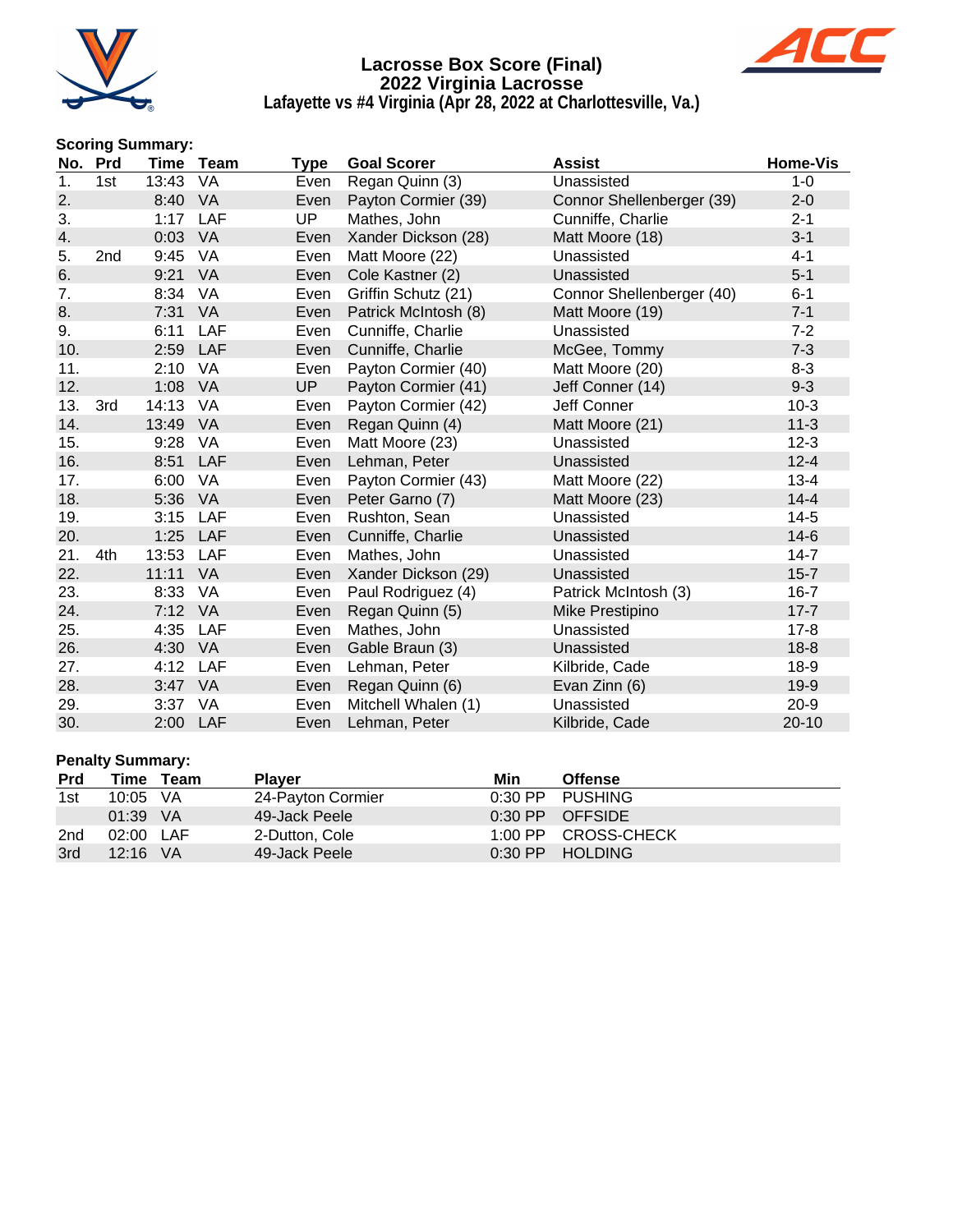

# **Play-by-Play Summary (1st period)**



**Lafayette vs #4 Virginia (Apr 28, 2022 at Charlottesville, Va.)**

#### **Lafayette Starters:**

| A | 14 | Lehman, Peter     |
|---|----|-------------------|
| A | 22 | Cunniffe, Charlie |
| Α | 44 | Kraham, Kalman    |
| M | 34 | Mathes, John      |
| М | 46 | Sargent, Liam     |
| М | 10 | Freeman, Connor   |
| D | 36 | McGee, Tommy      |
| D | 43 | Kilbride, Cade    |
| D | 54 | Jacimovic, Nicco  |
| G | 40 | Cummins, Gabe     |
|   |    |                   |

#### **Virginia Starters:**

| А | 5  | Matt Moore             |  |
|---|----|------------------------|--|
| A | 12 | <b>Jack Simmons</b>    |  |
| A | 31 | Paul Rodriguez         |  |
| M | 4  | Jeff Conner            |  |
| М | 10 | Xander Dickson         |  |
| M | 19 | Regan Quinn            |  |
| D | 11 | <b>Cade Saustad</b>    |  |
| D | 22 | <b>Quentin Matsui</b>  |  |
| D | 32 | <b>Grayson Sallade</b> |  |
| G | 17 | Miles Thompson         |  |
|   |    |                        |  |

- 15:00 Cummins, Gabe at goalie for LAF.
- 15:00 Miles Thompson at goalie for VA.
- 15:00 Faceoff Kelly, Aidan vs Petey LaSalla won by VA, [15:00] Ground ball pickup by VA Petey LaSalla.
- 14:11 Shot by VA Matt Moore WIDE.
- 14:02 Shot by VA Jack Simmons, SAVE Cummins, Gabe.
- 13:58 Ground ball pickup by VA Regan Quinn.
- 13:43 GOAL by VA Regan Quinn (FIRST GOAL), goal number 3 for season.

## **LAFAYETTE 0, VIRGINIA 1**

- 13:43 Faceoff Kelly, Aidan vs Petey LaSalla won by LAF, [13:43] Ground ball pickup by LAF Kelly, Aidan.
- 13:05 Shot by LAF Sargent, Liam, SAVE Miles Thompson.
- 12:25 Ground ball pickup by LAF Freeman, Connor.
- 12:06 Shot by LAF Lehman, Peter HIT POST.
- 11:24 Turnover by LAF Lehman, Peter.
- 11:16 Ground ball pickup by VA Scott Bower.
- 11:14 Clear attempt by VA good.
- 11:13 Turnover by VA Scott Bower (caused by Mathes, John).
- 11:07 Ground ball pickup by LAF McGee, Tommy.
- 11:05 Clear attempt by LAF good.
- 10:06 Shot by LAF Mathes, John, SAVE Miles Thompson.
- 10:05 Penalty on VA Payton Cormier (PUSHING/0:30) Extra-man opportunity.
- 09:17 Turnover by LAF Cunniffe, Charlie.
- 08:40 GOAL by VA Payton Cormier, Assist by Connor Shellenberger, goal number 39 for season.

## **LAFAYETTE 0, VIRGINIA 2**

- 08:40 Faceoff Kelly, Aidan vs Petey LaSalla won by VA, [08:40] Ground ball pickup by VA Petey LaSalla.
- 08:28 Shot by VA Petey LaSalla, SAVE Cummins, Gabe.
- 08:15 Clear attempt by LAF good.
- 08:07 Ground ball pickup by LAF Bogorowski, Gunnar.
- 07:42 Turnover by LAF Duncan, Ryan.
- 07:22 Clear attempt by VA good.
- 07:02 Shot by VA Noah Chizmar, SAVE Cummins, Gabe.
- 06:59 Ground ball pickup by VA Connor Shellenberger.
- 06:29 Shot by VA Matt Moore, SAVE Cummins, Gabe.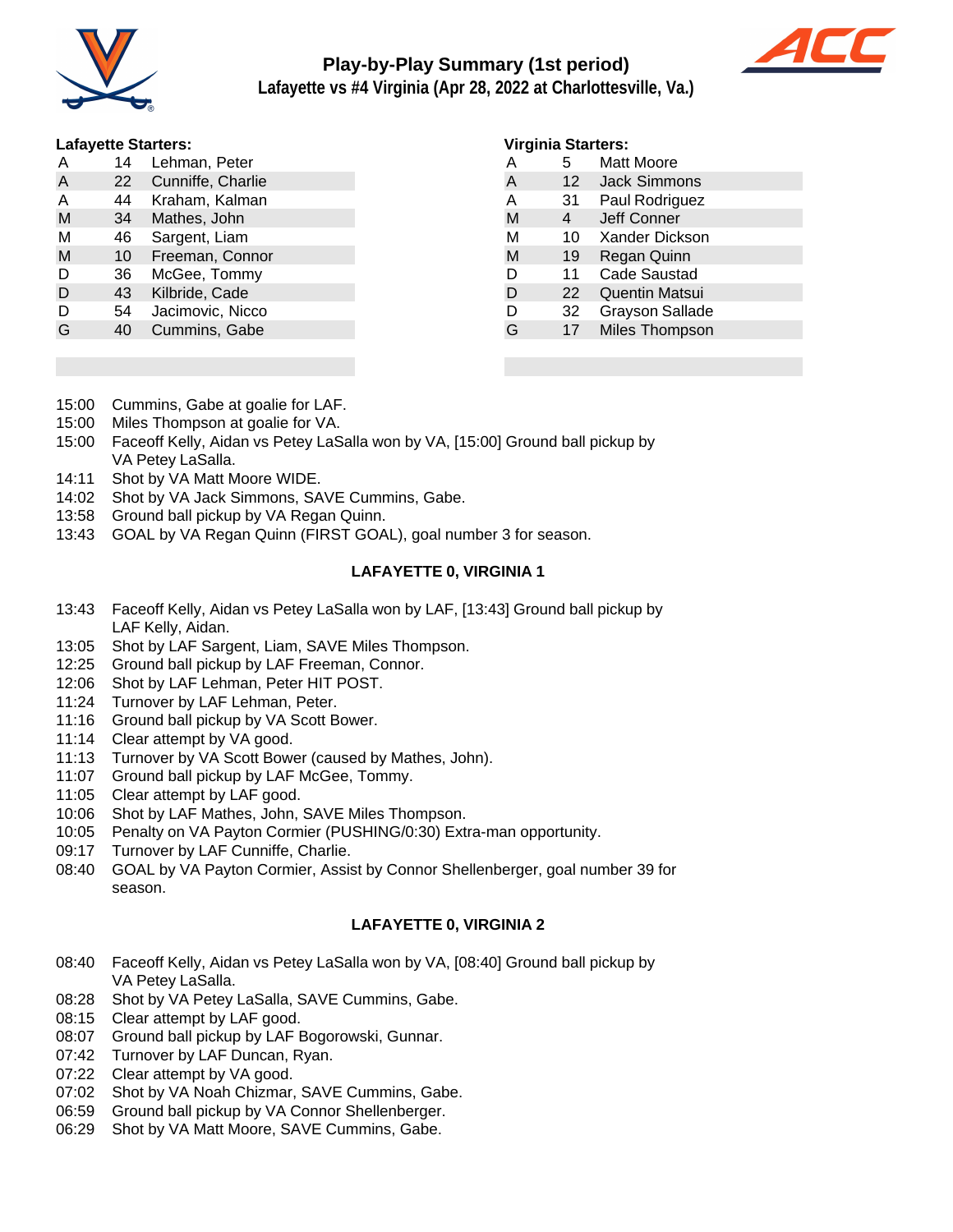



- **Lafayette vs #4 Virginia (Apr 28, 2022 at Charlottesville, Va.)**
- 06:26 Ground ball pickup by VA Payton Cormier.
- 05:43 Shot by VA Patrick McIntosh, SAVE Cummins, Gabe.
- 05:23 Clear attempt by LAF good.
- 05:16 Shot by LAF Collins, Brian, SAVE Miles Thompson.
- 05:13 Ground ball pickup by VA Scott Bower.
- 05:08 Clear attempt by VA good.
- 04:31 Shot by VA Connor Shellenberger WIDE.
- 04:19 Shot by VA Payton Cormier WIDE.
- 04:09 Shot by VA Xander Dickson, SAVE Cummins, Gabe.
- 04:03 Clear attempt by LAF good.
- 02:53 Shot by LAF Sargent, Liam WIDE.
- 02:48 Ground ball pickup by VA Miles Thompson.
- 02:30 Clear attempt by VA good.
- 02:00 Shot by VA Matt Moore BLOCKED.
- 01:55 Ground ball pickup by VA Payton Cormier.
- 01:55 Shot by VA Payton Cormier, SAVE Cummins, Gabe.
- 01:44 Clear attempt by LAF good.
- 01:41 Shot by LAF Kirkwood, Ryan, SAVE Miles Thompson.
- 01:39 Penalty on VA Jack Peele (OFFSIDE/0:30) Extra-man opportunity.
- 01:17 GOAL by LAF Mathes, John (MAN-UP), Assist by Cunniffe, Charlie.

## **LAFAYETTE 1, VIRGINIA 2**

- 01:17 Media timeout.
- 01:17 Faceoff Kelly, Aidan vs Petey LaSalla won by VA, [01:17] Ground ball pickup by VA Petey LaSalla.
- 00:23 Ground ball pickup by VA Cade Saustad.
- 00:03 GOAL by VA Xander Dickson, Assist by Matt Moore, goal number 28 for season.

## **LAFAYETTE 1, VIRGINIA 3**

- 00:03 Faceoff Kelly, Aidan vs Petey LaSalla won by VA, [00:03] Ground ball pickup by VA Grayson Sallade.
- 00:00 End-of-period.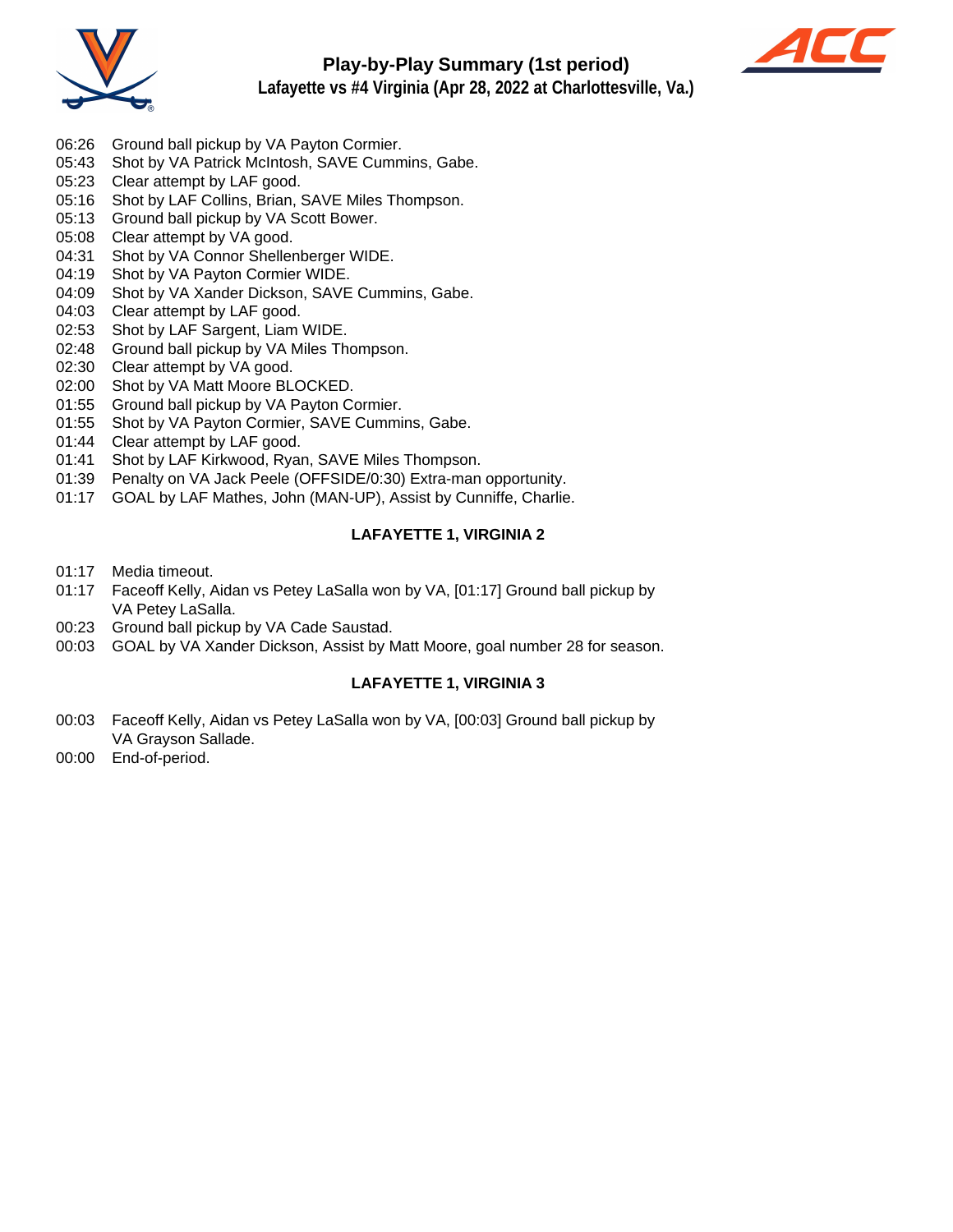

# **Play-by-Play Summary (2nd period)**



**Lafayette vs #4 Virginia (Apr 28, 2022 at Charlottesville, Va.)**

- 15:00 Start of 2nd period [15:00].
- 15:00 Faceoff Kelly, Aidan vs Petey LaSalla won by VA, [15:00] Ground ball pickup by VA Petey LaSalla.
- 13:36 Shot by VA Xander Dickson, SAVE Cummins, Gabe.
- 13:36 Turnover by VA Xander Dickson.
- 13:28 Clear attempt by LAF good.
- 12:47 Turnover by LAF Rossi, Nick (caused by Jack Peele).
- 12:34 Turnover by VA Miles Thompson.
- 13:36 Clear attempt by VA failed.
- 11:55 Turnover by LAF Kraham, Kalman.
- 11:50 Ground ball pickup by VA Cade Saustad.
- 11:34 Clear attempt by VA good.
- 10:49 Ground ball pickup by VA Connor Shellenberger.
- 10:41 Turnover by VA Matt Moore (caused by Kirkwood, Ryan).
- 10:30 Turnover by LAF Kirkwood, Ryan (caused by Patrick McIntosh).
- 10:23 Clear attempt by LAF failed.
- 10:09 Ground ball pickup by VA Connor Shellenberger.
- 09:45 GOAL by VA Matt Moore, goal number 22 for season.

# **LAFAYETTE 1, VIRGINIA 4**

- 09:45 Faceoff Kelly, Aidan vs Petey LaSalla won by VA, [09:45] Ground ball pickup by VA Scott Bower.
- 09:35 Clear attempt by VA good.
- 09:21 GOAL by VA Cole Kastner, goal number 2 for season.

# **LAFAYETTE 1, VIRGINIA 5**

- 09:21 Faceoff Kelly, Aidan vs Petey LaSalla won by VA, [09:21] Ground ball pickup by VA Petey LaSalla.
- 08:34 GOAL by VA Griffin Schutz, Assist by Connor Shellenberger, goal number 21 for season.

## **LAFAYETTE 1, VIRGINIA 6**

- 08:34 Faceoff Turco, James vs Petey LaSalla won by VA, [08:34] Ground ball pickup by VA Petey LaSalla.
- 08:06 Shot by VA Evan Zinn, SAVE Cummins, Gabe.
- 08:05 Timeout by LAF.
- 07:31 GOAL by VA Patrick McIntosh, Assist by Matt Moore, goal number 8 for season.

# **LAFAYETTE 1, VIRGINIA 7**

- 07:31 Faceoff Turco, James vs Petey LaSalla won by VA, [07:31] Ground ball pickup by VA Petey LaSalla.
- 07:22 Ground ball pickup by VA Matt Moore.
- 07:19 Turnover by VA Matt Moore.
- 07:16 Ground ball pickup by LAF Jacimovic, Nicco.
- 07:13 Clear attempt by LAF good.
- 06:11 GOAL by LAF Cunniffe, Charlie.

## **LAFAYETTE 2, VIRGINIA 7**

- 06:11 Faceoff Kelly, Aidan vs Petey LaSalla won by VA (on faceoff violation).
- 06:01 Shot by VA Petey LaSalla HIGH.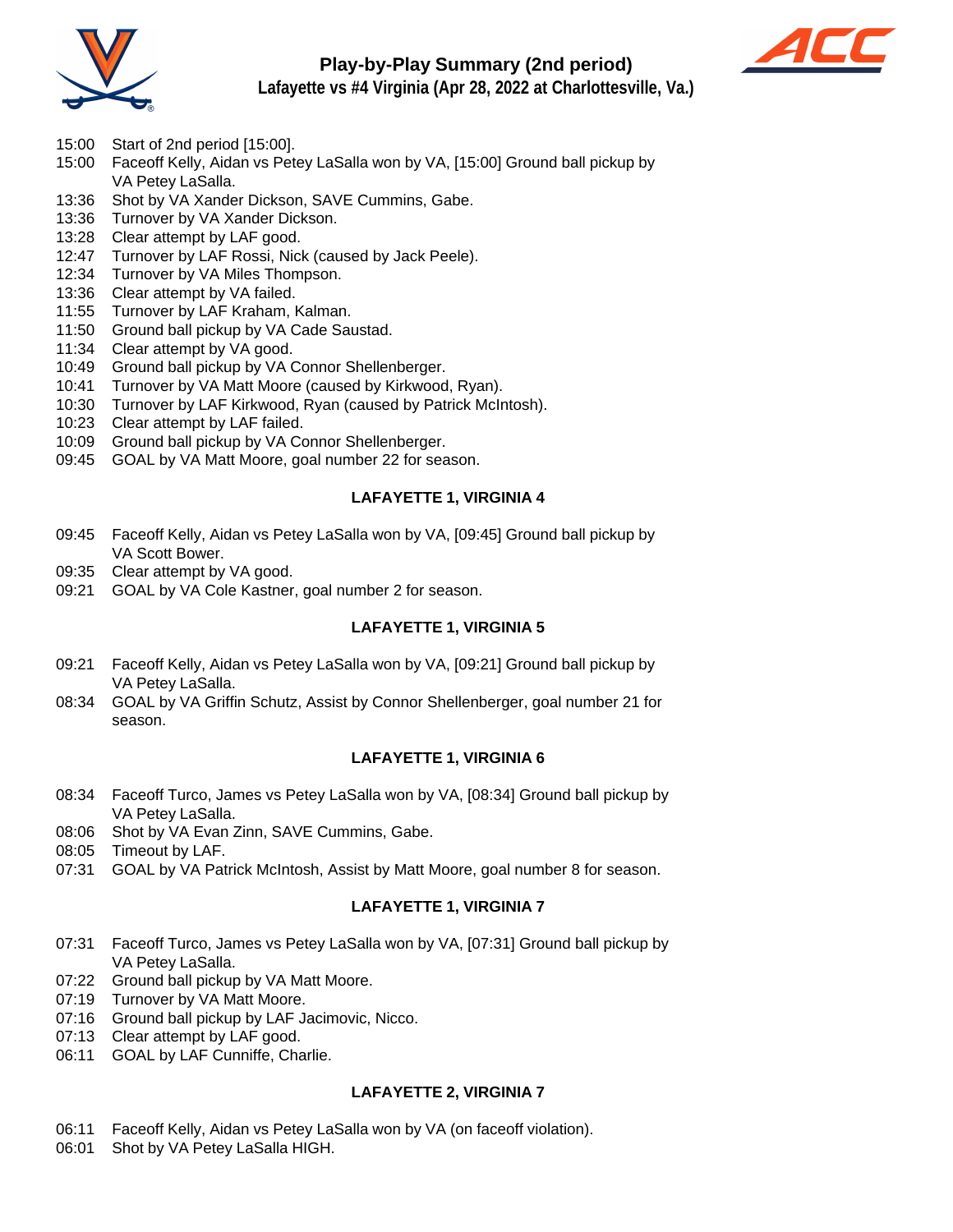



- 
- 05:25 Shot by VA Connor Shellenberger, SAVE Cummins, Gabe.
- 05:06 Shot by LAF Cunniffe, Charlie HIGH.
- 04:58 Clear attempt by LAF good.
- 04:53 Clear attempt by VA good.
- 04:40 Shot by VA Matt Moore, SAVE Cummins, Gabe.
- 04:30 Shot by VA Connor Shellenberger, SAVE Cummins, Gabe.
- 04:22 Clear attempt by LAF good.
- 03:52 Shot by LAF Mathes, John, SAVE Miles Thompson.
- 03:48 Ground ball pickup by VA Payton Cormier.
- 03:17 Ground ball pickup by VA Peter Garno.
- 03:13 Turnover by VA Payton Cormier.
- 02:59 Clear attempt by LAF good.
- 02:59 GOAL by LAF Cunniffe, Charlie, Assist by McGee, Tommy.

#### **LAFAYETTE 3, VIRGINIA 7**

- 02:59 Faceoff Kelly, Aidan vs Petey LaSalla won by VA, [02:59] Ground ball pickup by VA Petey LaSalla.
- 02:47 Ground ball pickup by VA Petey LaSalla.
- 02:36 Turnover by VA Petey LaSalla.
- 02:28 Ground ball pickup by LAF Jacimovic, Nicco.
- 02:23 Clear attempt by LAF failed.
- 02:17 Turnover by LAF Cunniffe, Charlie.
- 02:13 Ground ball pickup by VA Grayson Sallade.
- 02:10 GOAL by VA Payton Cormier, Assist by Matt Moore, goal number 40 for season.

## **LAFAYETTE 3, VIRGINIA 8**

- 02:10 Faceoff Kelly, Aidan vs Petey LaSalla won by VA, [02:10] Ground ball pickup by VA Petey LaSalla.
- 02:00 Penalty on LAF Dutton, Cole (CROSS-CHECK/1:00) Extra-man opportunity.
- 01:38 Shot by VA Peter Garno WIDE.
- 01:21 Clear attempt by LAF good.
- 01:18 Shot by LAF Kilbride, Cade, SAVE Miles Thompson.
- 01:13 Clear attempt by VA good.
- 01:08 GOAL by VA Payton Cormier (MAN-UP), Assist by Jeff Conner, goal number 41 for season.

# **LAFAYETTE 3, VIRGINIA 9**

- 01:08 Faceoff Kelly, Aidan vs Petey LaSalla won by LAF (on faceoff violation).
- 00:00 End-of-period.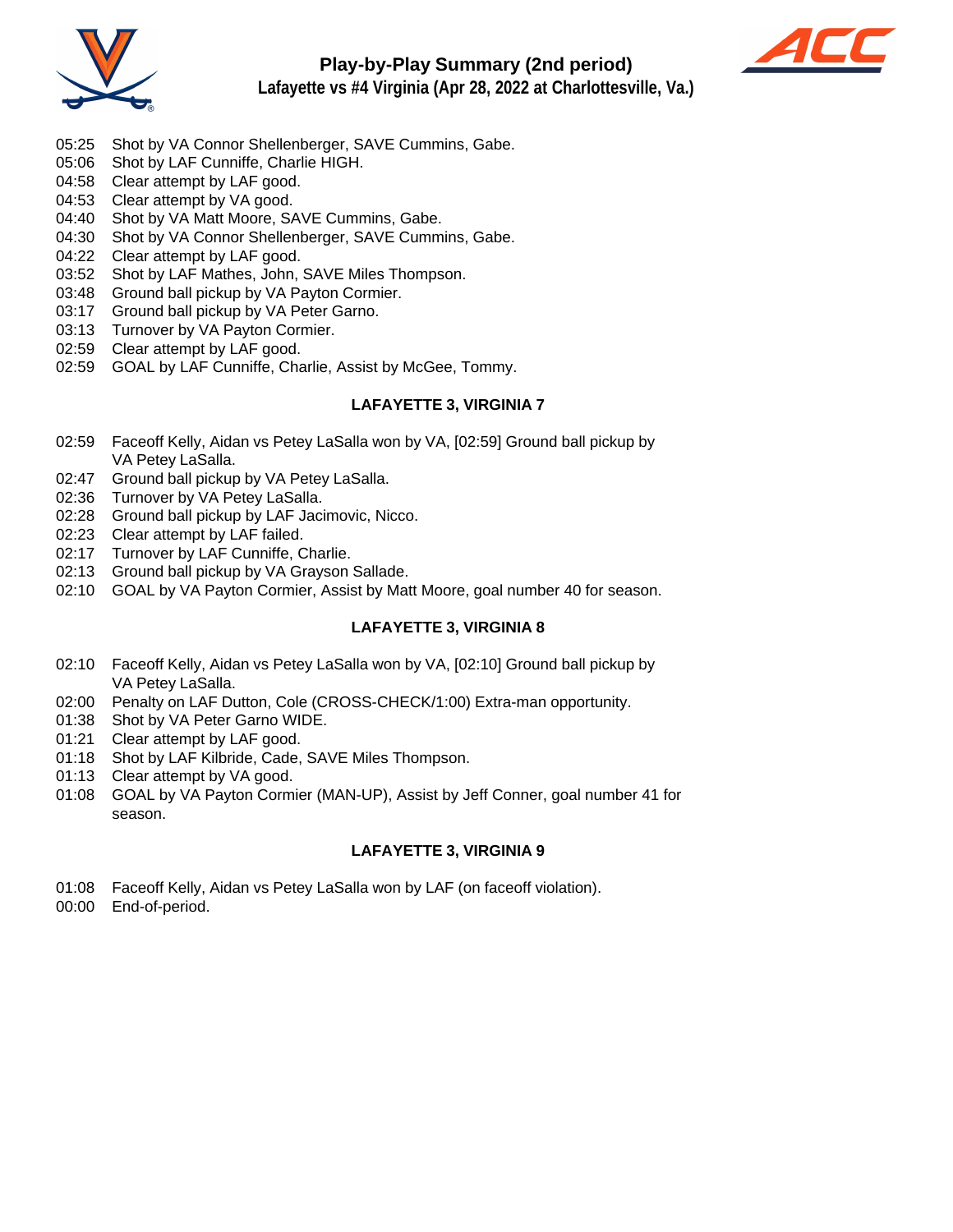

# **Play-by-Play Summary (3rd period)**



**Lafayette vs #4 Virginia (Apr 28, 2022 at Charlottesville, Va.)**

- 15:00 Start of 3rd period [15:00].
- 15:00 Faceoff Kelly, Aidan vs Petey LaSalla won by VA, [15:00] Ground ball pickup by VA Scott Bower.
- 14:37 Clear attempt by VA good.
- 14:13 GOAL by VA Payton Cormier, Assist by Jeff Conner, goal number 42 for season.

# **LAFAYETTE 3, VIRGINIA 10**

- 14:13 Faceoff Kelly, Aidan vs Petey LaSalla won by VA, [14:13] Ground ball pickup by VA Petey LaSalla.
- 13:49 GOAL by VA Regan Quinn, Assist by Matt Moore, goal number 4 for season.

# **LAFAYETTE 3, VIRGINIA 11**

- 13:49 Faceoff Kelly, Aidan vs Petey LaSalla won by LAF, [13:49] Ground ball pickup by LAF Kelly, Aidan.
- 12:49 Shot by LAF Lehman, Peter, SAVE Miles Thompson.
- 12:47 Ground ball pickup by LAF Lehman, Peter.
- 12:15 Shot by LAF Sargent, Liam, SAVE Miles Thompson.
- 12:16 Penalty on VA Jack Peele (HOLDING/0:30) Extra-man opportunity.
- 11:50 Turnover by LAF Kraham, Kalman.
- 11:45 Clear attempt by VA good.
- 10:50 Shot by VA Evan Zinn BLOCKED.
- 10:48 Ground ball pickup by LAF Collins, Brian.
- 10:46 Clear attempt by LAF good.
- 10:21 Turnover by LAF Kraham, Kalman.
- 10:10 Clear attempt by VA good.
- 09:28 GOAL by VA Matt Moore, goal number 23 for season.

## **LAFAYETTE 3, VIRGINIA 12**

- 09:28 Faceoff Carnival, Dean vs Petey LaSalla won by LAF, [09:28] Ground ball pickup by LAF Collins, Brian.
- 08:51 GOAL by LAF Lehman, Peter.

## **LAFAYETTE 4, VIRGINIA 12**

- 08:51 Faceoff Carnival, Dean vs Petey LaSalla won by VA, [08:51] Ground ball pickup by VA Petey LaSalla.
- 08:39 Ground ball pickup by VA Matt Moore.
- 08:38 Turnover by VA Matt Moore (caused by Dutton, Cole).
- 08:37 Ground ball pickup by LAF Dutton, Cole.
- 08:33 Clear attempt by LAF good.
- 08:19 Shot by LAF Cunniffe, Charlie WIDE.
- 07:51 Turnover by LAF Lehman, Peter (caused by Cade Saustad).
- 07:21 Clear attempt by VA good.
- 07:20 Turnover by VA Payton Cormier (caused by Bogorowski, Gunnar).
- 07:18 Ground ball pickup by LAF Bogorowski, Gunnar.
- 07:15 Clear attempt by LAF good.
- 06:11 Shot by LAF Lehman, Peter, SAVE Miles Thompson.
- 06:07 Ground ball pickup by VA Grayson Sallade.
- 06:04 Clear attempt by VA good.
- 06:00 GOAL by VA Payton Cormier, Assist by Matt Moore, goal number 43 for season.

# **LAFAYETTE 4, VIRGINIA 13**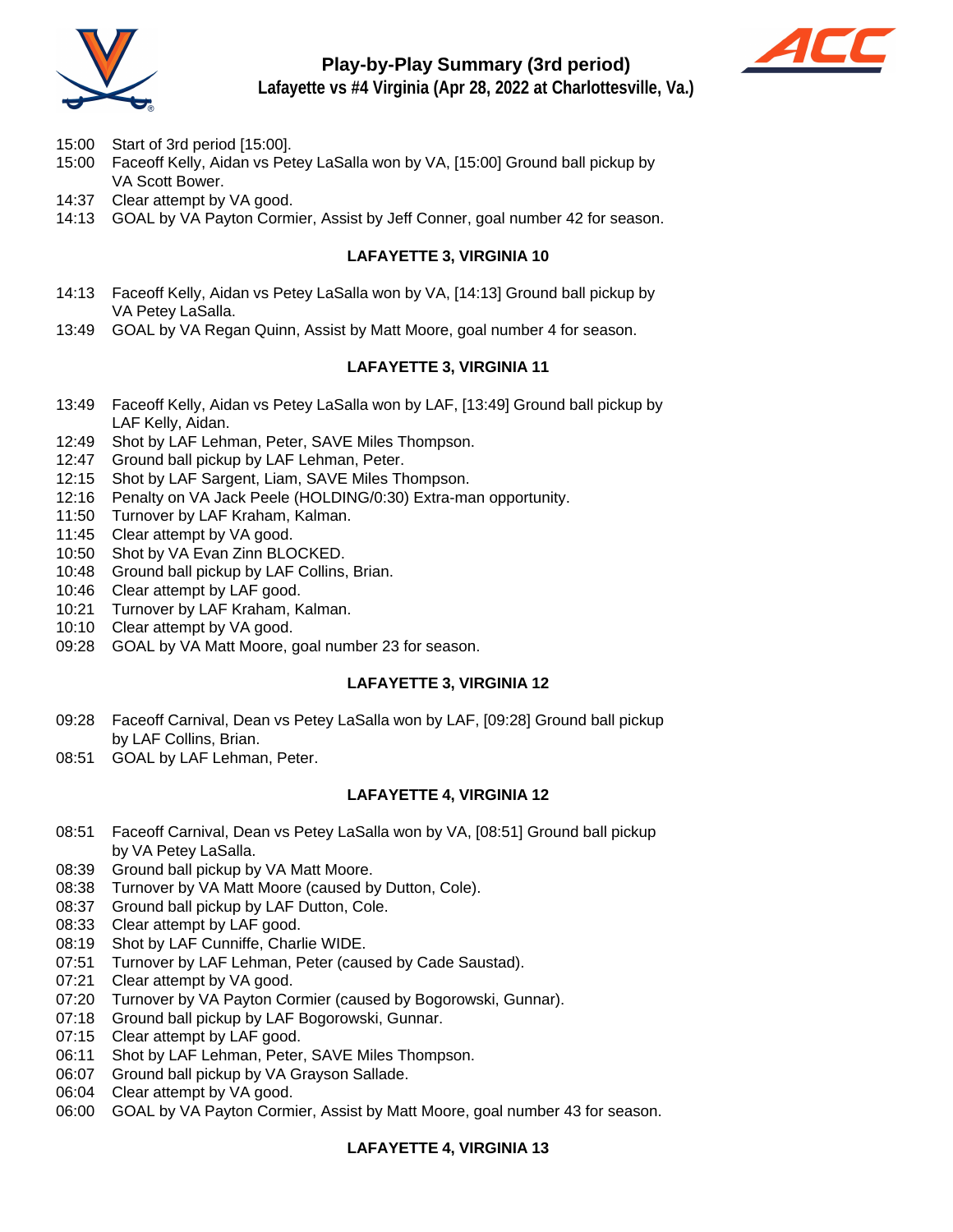

# **Play-by-Play Summary (3rd period)**



**Lafayette vs #4 Virginia (Apr 28, 2022 at Charlottesville, Va.)**

- 06:00 Faceoff Kelly, Aidan vs Petey LaSalla won by VA, [06:00] Ground ball pickup by VA Petey LaSalla.
- 05:36 GOAL by VA Peter Garno, Assist by Matt Moore, goal number 7 for season.

# **LAFAYETTE 4, VIRGINIA 14**

- 05:36 Faceoff Carnival, Dean vs Petey LaSalla won by LAF (on faceoff violation).
- 04:58 Shot by LAF Duncan, Ryan WIDE.
- 04:31 Shot by LAF Fitzpatrick, Macklin, SAVE Miles Thompson.
- 04:23 Clear attempt by VA good.
- 03:27 Shot by VA Payton Cormier, SAVE Cummins, Gabe.
- 03:19 Clear attempt by LAF good.
- 03:14 Ground ball pickup by LAF Rushton, Sean.
- 03:15 GOAL by LAF Rushton, Sean.

## **LAFAYETTE 5, VIRGINIA 14**

- 03:15 Faceoff Carnival, Dean vs Petey LaSalla won by VA, [03:15] Ground ball pickup by VA Petey LaSalla.
- 02:56 Turnover by VA Petey LaSalla (caused by Sajer, Stephen).
- 02:50 Ground ball pickup by LAF McGee, Tommy.
- 02:47 Clear attempt by LAF good.
- 02:01 Ground ball pickup by LAF McGee, Tommy.
- 01:43 Shot by LAF Sargent, Liam HIT POST.
- 01:38 Ground ball pickup by LAF Lehman, Peter.
- 01:25 GOAL by LAF Cunniffe, Charlie.

# **LAFAYETTE 6, VIRGINIA 14**

- 01:25 Faceoff Carnival, Dean vs Gable Braun won by VA, [01:25] Ground ball pickup by VA Gable Braun.
- 00:14 Shot by VA Paul Rodriguez, SAVE Cummins, Gabe.
- 00:09 Ground ball pickup by VA Payton Cormier.
- 00:06 Shot by VA Payton Cormier HIGH.
- 00:04 Shot by VA Evan Zinn BLOCKED.
- 00:01 Ground ball pickup by VA Will Cory.
- 00:00 Shot by VA Will Cory, SAVE Cummins, Gabe.
- 00:00 End-of-period.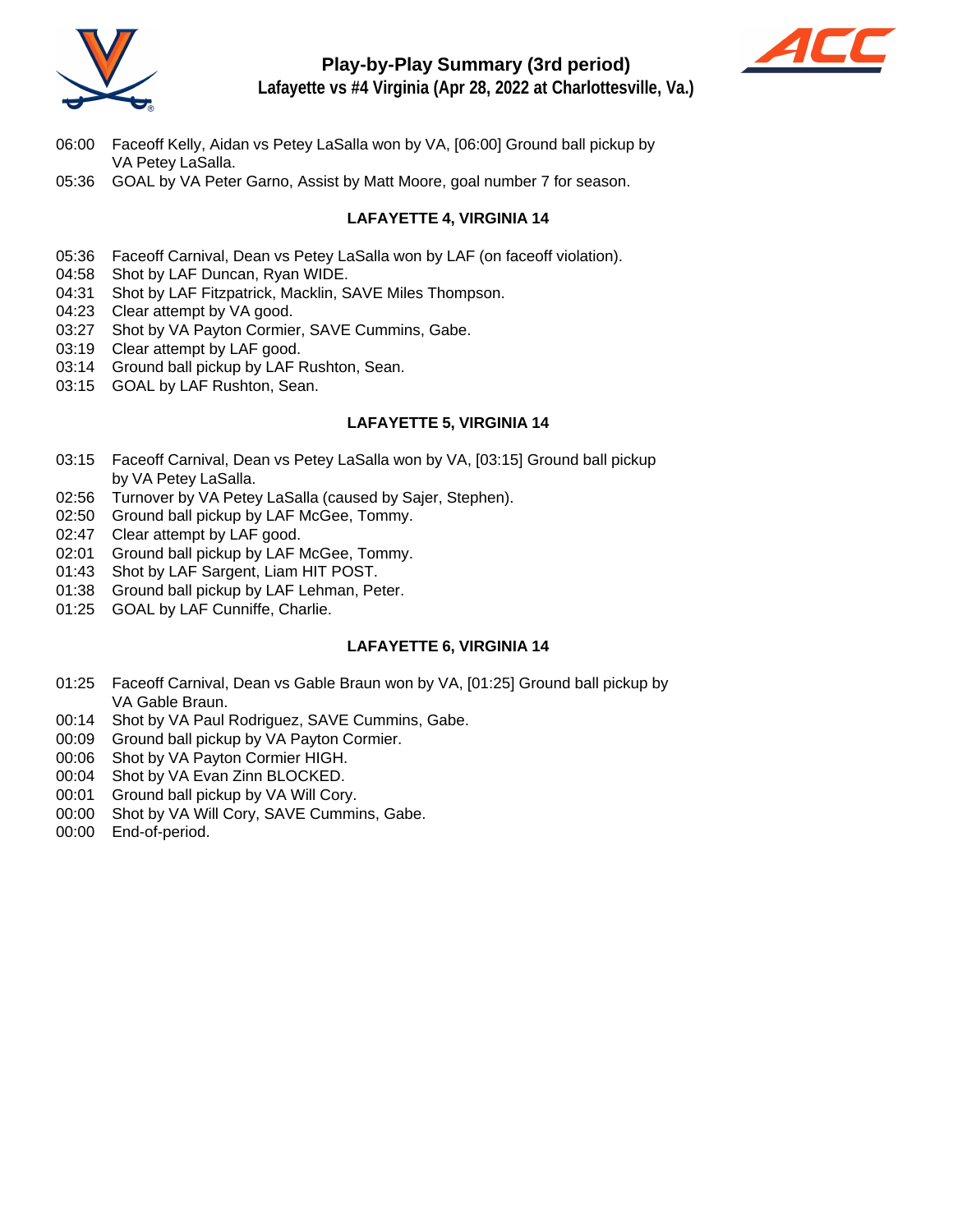

# **Play-by-Play Summary (4th period)**



**Lafayette vs #4 Virginia (Apr 28, 2022 at Charlottesville, Va.)**

- 15:00 Start of 4th period [15:00].
- 15:00 Faceoff Kelly, Aidan vs Gable Braun won by VA, [15:00] Ground ball pickup by VA Scott Bower.
- 14:49 Turnover by VA Scott Bower (caused by Rushton, Sean).
- 14:46 Ground ball pickup by LAF Kilbride, Cade.
- 14:43 Clear attempt by LAF good.
- 13:53 GOAL by LAF Mathes, John.

## **LAFAYETTE 7, VIRGINIA 14**

- 13:53 Faceoff Kelly, Aidan vs Gable Braun won by LAF, [13:53] Ground ball pickup by LAF Kelly, Aidan.
- 13:39 Turnover by LAF Kelly, Aidan (caused by Mitchell Whalen).
- 13:32 Ground ball pickup by VA Paul Rodriguez.
- 13:03 Turnover by VA Payton Cormier.
- 12:56 Clear attempt by LAF good.
- 11:55 Turnover by LAF Cunniffe, Charlie.
- 11:44 Clear attempt by VA good.
- 11:18 Shot by VA Jeff Conner HIGH.
- 11:11 GOAL by VA Xander Dickson, goal number 29 for season.

## **LAFAYETTE 7, VIRGINIA 15**

- 11:11 Faceoff Kelly, Aidan vs Gable Braun won by LAF.
- 10:40 Shot by LAF Freeman, Connor, SAVE Miles Thompson.
- 10:33 Ground ball pickup by VA Miles Thompson.
- 10:26 Clear attempt by VA good.
- 09:47 Turnover by VA Peter Garno.
- 09:42 Ground ball pickup by LAF McGee, Tommy.
- 09:40 Clear attempt by LAF good.
- 09:38 Shot by LAF Rushton, Sean, SAVE Miles Thompson.
- 09:34 Ground ball pickup by VA Mitchell Whalen.
- 09:23 Ground ball pickup by VA Cade Saustad.
- 09:20 Clear attempt by VA good.
- 08:33 GOAL by VA Paul Rodriguez, Assist by Patrick McIntosh, goal number 4 for season.

## **LAFAYETTE 7, VIRGINIA 16**

- 08:33 Faceoff Kelly, Aidan vs Gable Braun won by LAF, [08:33] Ground ball pickup by LAF Sajer, Stephen.
- 07:39 Shot by LAF Sargent, Liam, SAVE Miles Thompson.
- 07:13 Ground ball pickup by VA Mike Prestipino.
- 07:14 Clear attempt by VA good.
- 07:12 GOAL by VA Regan Quinn, Assist by Mike Prestipino, goal number 5 for season.

# **LAFAYETTE 7, VIRGINIA 17**

- 07:12 David Roselle at goalie for VA.
- 07:12 Faceoff Kelly, Aidan vs Gable Braun won by VA, [07:12] Ground ball pickup by VA Gable Braun.
- 06:21 Shot by VA Jack Simmons WIDE.
- 05:59 Ground ball pickup by VA Regan Quinn.
- 05:48 Shot by VA Regan Quinn WIDE.
- 05:48 Shot clock violation by VA.
- 05:35 Clear attempt by LAF good.